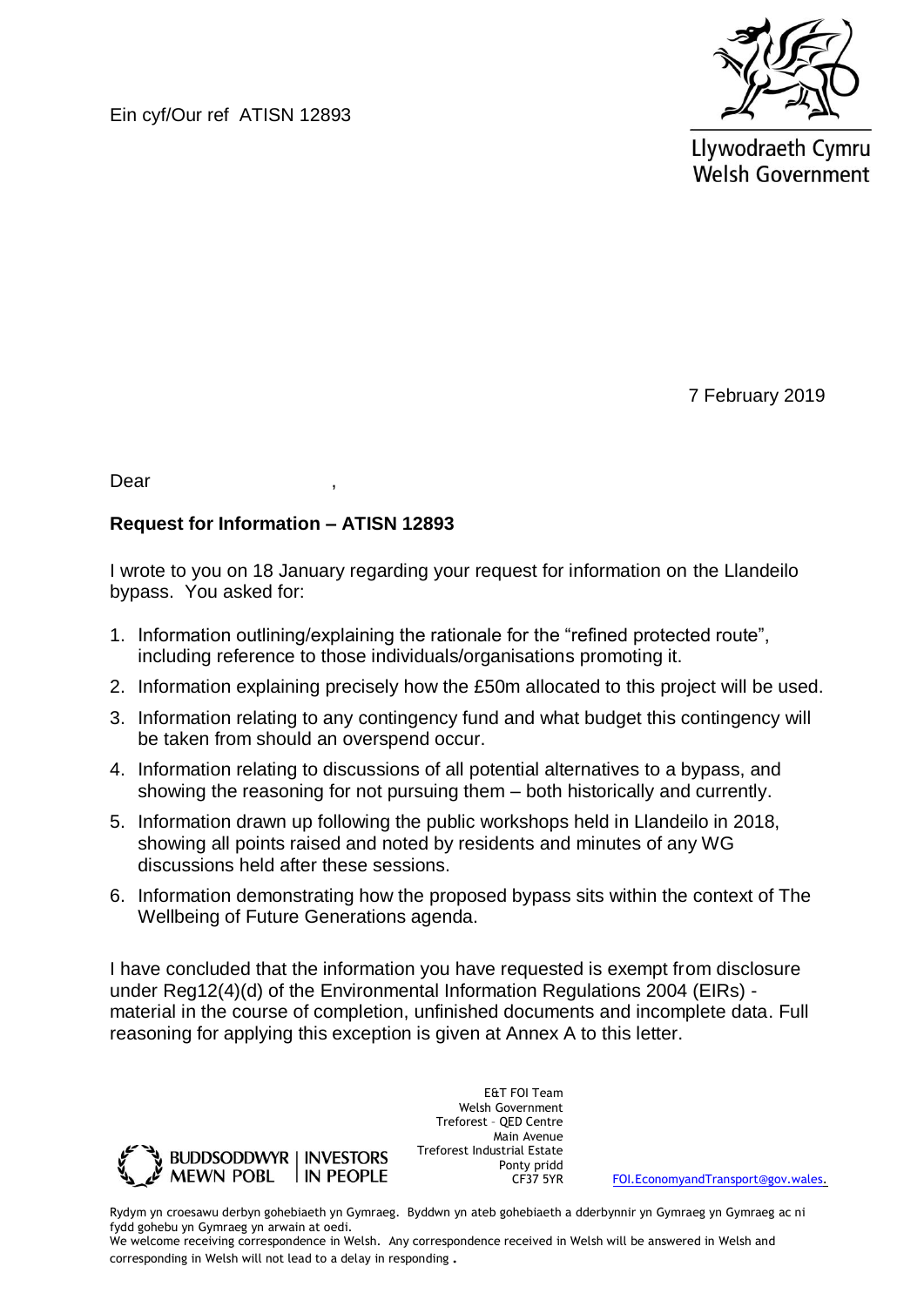If you are dissatisfied with the Welsh Government's handling of your request, you can ask for an internal review within 40 working days of the date of this response. Requests for an internal review should be addressed to the Welsh Government's Freedom of Information Officer at:

Information Rights Unit, Welsh Government, Cathays Park, Cardiff, CF10 3NQ or Email: [Freedom.ofinformation@gov.wales.](mailto:Freedom.ofinformation@gov.wales) Please remember to quote the ATISN reference number above.

You also have the right to complain to the Information Commissioner. The Information Commissioner can be contacted at:

Information Commissioner's Office, Wycliffe House, Water Lane, Wilmslow, Cheshire, SK9 5AF. However, please note that the Commissioner will not normally investigate a complaint until it has been through our own internal review process.

Yours sincerely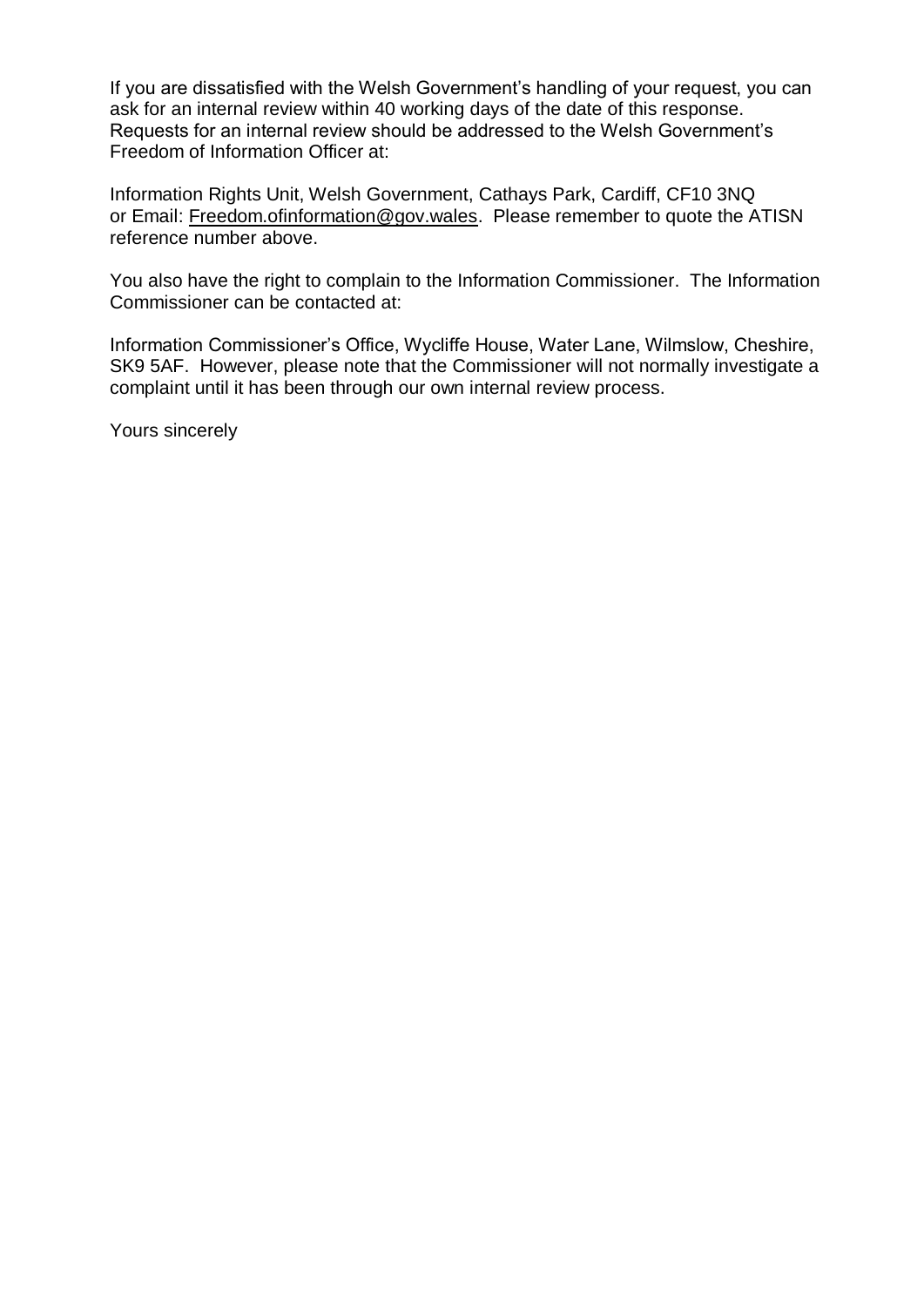## **ATISN 12893**

This Annex sets out the reasons for the engagement of Reg12(4)(d), material in the course of completion, unfinished documents and incomplete data of the EIRs and our subsequent consideration of the Public Interest Test.

'Environmental information' is defined in the Regulations as (inter alia) information on measures (including administrative measures), such as policies, legislation, plans, programmes, environmental agreements, and activities affecting or likely to affect the state of the elements of the environment, such as air and atmosphere, water, soil, land, landscape and natural sites, and also factors such as substances, energy, noise, radiation or waste likely to affect the state of the elements of the environment above.

In the recent Court of Appeal decision in The Department for Business, Energy and Industrial Strategy v The Information Commissioner and Alex Henney, it was held that the statutory definition of 'environmental information' does not mean that the information itself must be intrinsically environmental. They confirmed it is well established that the term "environmental information" in the Directive is to be given a broad meaning and that the intention of the Community's legislature was to avoid giving that concept a definition which could have had the effect of excluding from the scope of that directive any of the activities engaged in by the public authorities.

As the Llandeilo transport appraisal is a policy/plan likely to affect the environment, and as the information requested relates to the potential implementation of such a measure, then it falls within the definition set out in the Regulations.

The information requested is being withheld under Reg12(4)(d). This states:

*12.—(4) For the purposes of paragraph (1)(a), a public authority may refuse to disclose information to the extent that—*

*(d) the request relates to material which is still in the course of completion, to unfinished documents or to incomplete data*

Guidance from the Information Commissioner has confirmed that *"Material which is still in the course of completion can include information created as part of the process of formulating and developing policy, where the process is not complete; draft documents are unfinished even if the final version has been produced; data that is being used or relied on at the time of the request is not incomplete, even if it may be modified later".* I can confirm that this is the case with the information you have requested. It is the intention to hold a public exhibition to inform the outcome of the studies and publish all of the information after it has been completed on the Welsh Government website. It is expected the information will be published by Spring 2019.

Regulation 12(4)(d) is a qualified (public interest tested) exception. Even if the exception is engaged, public authorities must go on to apply the public interest test set out in regulation 12(1)(b). A public authority can only withhold the information if the public interest in maintaining the exception outweighs the public interest in disclosing the information. Because of this, consideration has been given to the effects of